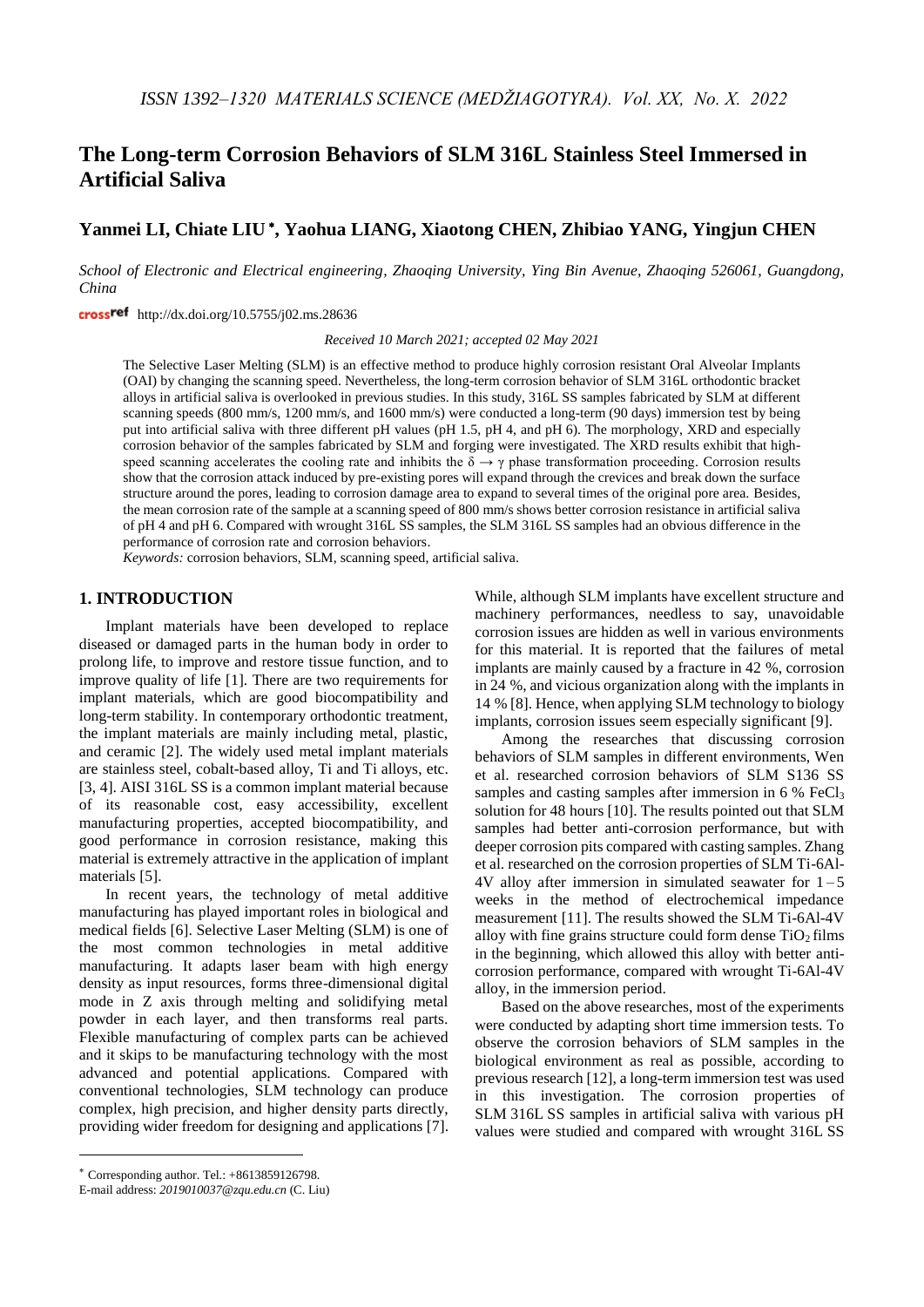samples through experimental tests and theoretical analysis methods. The findings are expected to contribute valuable information for developing SLM 316L materials for broader Oral Alveolar Implant application.

### **2. MATERIALS AND METHODS**

# **2.1. Materials**

The raw material used in this investigation was gasatomized 316L SS spherical powder. The morphology and particle size distributions are shown in Fig. 1. The maximum particle diameter of powder is below 50 μm, and the mean particle diameter is 25.88 μm. In addition, wrought 316L SS after heat treatment is selected as reference material.



**Fig. 1.** a – SEM micrographs showing the morphology of the 316L powder; b – the particle size distribution

### **2.2. SLM machine and process parameters**

An SLM machine (BLT-S200, BLT, China) equipped with a 200W Yb:YAG fiber laser was used to fabricate the SLM samples in this study. The thickness of the layer ranges from 20 to 60 μm. The stripe scanning strategy was applied, and the stripe was rotated by 67° counterclockwise for each layer. Scanning speed has an important influence on the performance of SLM samples. In this study, the values of other process parameters are fixed, three different values (800 mm/s, 1200 mm/s, and 1600 mm/s) are used for scanning speed.

# **2.3. Characterization**

The qualitative analysis of SLM samples is performed by using X-ray diffractometry (XRD). The device uses Cu as a target, with 40 kV voltage values and 40 mA current values. The diffraction angle of 2θ varied from 40° to 95° at 10°/min scanning speed. The microstructures were observed by using optical microscopy (OM) and scanning electron microscopy (SEM) equipped with an EDS detector. Metallographic treatment of samples was cut at first, followed by a hot mounting, grinding, and polishing. A reagent consisting of HNO<sub>3</sub> and HCl in the ratio of 1:3 was used as an etching solution.

### **2.4. Immersion corrosion test**

Immersion test samples in this study contain SLM 316L SS in three different scanning speeds and wrought 316L SS as reference material. Two groups of samples are prepared following ASTM G31-2012A. Before the immersing test, drying samples are weighed (accuracy of 0.1 mg) at first, then samples hung by nylon strings are fully immersed into glass containers filled with test solution independently, and covered by silica gels tightly, as shown in Fig. 2. After this, put them into a constant temperature drying oven at  $37 \pm 0.5$  °C.



**Fig. 2.** Immersion specimens in aglass container covered with silicone plug

Test solution adapts artificial saliva at different pH values. The chemical compositions of artificial saliva include NaCl, KCl, CaCl<sub>2</sub>, NaH<sub>2</sub>PO<sub>4</sub>, Urea, Na<sub>2</sub>S, and distilled water. Normally the pH value of natural saliva is near neutral, but it would reduce to pH 2 depending on consumed foods or beverages [13]. In this study, three pH values of artificial saliva (pH 1.5, pH 4, and pH 6 adjusted by NaOH and HCl) were selected to investigate the corrosion behavior of SLM 316L SS in more severe environments. The ratio of solution volume and sample area is 0.20 ml/mm<sup>2</sup> .

A long-term immersion time (90 days) was carried out in this study. During the duration, the test solutions in glass containers would be checked one time per two days, to ensure the normal solution level. After immersion, the samples were cleaned to remove corrosion products, and reweighed after totally drying. The corrosion rate is calculated based on the below formula after obtaining final weight losses (g).

Corrosion rate (mm/y) = 
$$
\frac{8.76 \times 10^4 \times W}{D \times A \times T}
$$
, (1)

where *W* is weight losses of the samples, g; *D* is density,  $g/cm^3$ ; *A* is surface area, cm<sup>2</sup>; *T* is experiment time, *h*.

# **3. RESULTS AND DISCUSSION**

### **3.1. Microstructural properties**

Fig. 3 is the XRD diffraction patterns of 316L SS powder and SLM 316L SS samples in different scanning speeds. The experiment result of 316L SS powder samples is similar to the results from previous researches [14, 15], showing a fully γ phase structure. Compared with powder samples, the diffraction peaks of SLM samples appear different in two aspects. Firstly, the peak of SLM samples is a little wider than that of powder samples. It can be attributed to the rapid heating/cooling rate during SLM processes, certain residual stresses and dislocations storage in the material, and induced grain lattice distortion [16]. Secondly, different from powder samples with a fully γ phase, SLM samples also include some  $\delta$  phases in the low angle position (the magnification part in Fig. 3). Based on the Fe-C equilibrium diagram, the  $\delta$  phase is the structure locating in the high temperature zone. While, due to the cooling rate of the SLM process can reach  $10^5$  K/s [17], the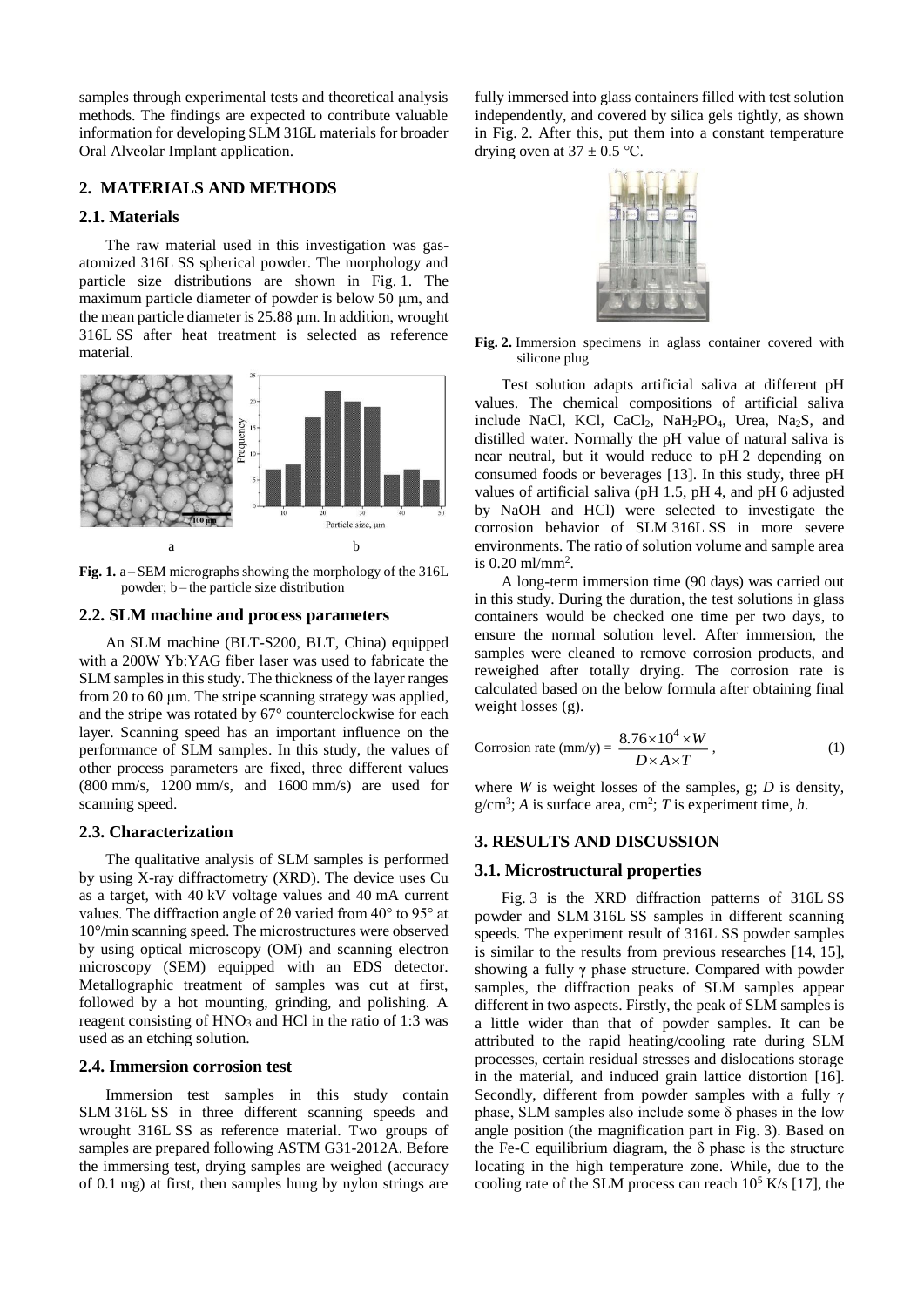time from melting state to solid state is too short for  $\delta$  state to transform to  $\gamma$  phase [18, 19]. In addition, from Fig. 3, it can be observed as well that the  $\delta$  phase peak's intensity of SLM 316L SS sample in 800 mm/s is lower than that in 1200 mm/s and 1600 mm/s.



**Fig. 3.** XRD patterns of 316L SS powder and SLM 316L SS fabricated in scanning speed of 800, 1200, and 1600 mm/s

This is attributed to the fact that high-speed scanning accelerates the cooling rate and inhibits the  $\delta \rightarrow \gamma$  phase transformation proceeding.

Fig. 4 shows the SLM 316L SS sample surface morphology observed by OM (Fig. 4 a, b and c) and SEM (the enlarged part in the upper right corner of Fig. 4 b and d). It can be seen from the figure that the SLM 316L SS sample with a scanning speed of 800 mm/s has an obvious directional hatch space. When the scanning speed is increased to 1200 and 1600 mm/s, the hatch space reduces significantly or even disappears. Moreover, the sample of 1600 mm/s shows pores distribution with varying sizes, the largest being over 100 μm. After further observation, it can be found that these pores show non-spherical morphology while some of them still contain unmelted powders, as shown in Fig. 4 d.



**Fig. 4.** Images of SLM 316L SS samples in different scanning speeds:  $a - 800$ ;  $b - 1200$  mm/s;  $c - 1600$  mm/s;  $d - the$ enlarged micrographs of the marked pore on image c

Thus, it can be deduced that these pores are processinduces porosity, usually caused by laser power being too low or scanning speed being too fast, leading to the laser energy exerted on the powder bed being not dense enough, hence forming the so-called lack of fusion defects  $[20-22]$ . In addition, it can be observed from Fig. 4 that there are bright and dark areas distributed on the three SLM samples. The brighter areas are  $\gamma$  phase matrix and the darker areas are mainly cell clusters consisted of fine anisotropic equiaxed grains and isotropic columnar grains, as shown in Fig. 4 b. Such microstructures are mainly caused by rapid solidification and high thermal gradients during the SLM processes. More details about these microstructures have been discussed in the literature [23]. It is worth mentioning that these fine cellular structures show relatively even distribution on SLM 316L SS samples in scanning speeds of 800 and 1200 mm/s, while less even on the sample of 1600 mm/s. It is reported that austenitic grains with fine cellular structures and homogeneous constituent distribution resulted in better mechanical properties and corrosion resistance for SLM samples [24].

#### **3.2. Corrosion behavior**

#### **3.2.1. Corrosion rate**

Table 1 lists the designated numbers of SLM samples and wrought samples, as well as the corrosion rate results calculated from weight loss after the samples have been through immersion experiment. Fig. 5 is the trend graph of the mean corrosion rate obtained from Table 1. From overall data and trend, it can be concluded that the mean corrosion rate of SLM samples is higher than wrought samples in the same pH test solution. On the other hand, the mean corrosion rate of SLM samples increases as the pH value of the test solution decreases under the same scanning speed. The corrosion rate of the S1600-1 sample can be as high as 0.746 mm/y, exceeding all other samples. Except for high porosity and strong acid factors, it can also result in the uneven cell cluster distribution and the certain amount of δ phases contained in the sample. Some reported researches point out that when a certain amount of  $\delta$  phase exists in austenitic stainless steel, it will lower the concentration of Cr and Mo of  $\gamma$  phase, causing the stability of passive film to degrade [25, 26].

Additionally, it is worth mentioning that the mean corrosion rate of samples in scanning speed of 800 and 1200 mm/s has an irregular correlation with the pH value. In pH 4 tested solution, the mean corrosion rate of sample in scanning speed of 1200 mm/s is slightly higher than that in scanning speed of 800 mm/s; however, in pH 1.5 and pH6 tested solution, the mean corrosion rate of sample in scanning speed of 1200 mm/s is instead lower than that in scanning speed of 800 mm/s. Thus, it can be deduced that it may be related to the uneven porosity distribution in the 1200 mm/s sample. Overall, for SLM samples, porosity increases as scanning speed increases while corrosion rate shows the same trends with the change in porosity.

#### **3.2.2. Corrosive surface morphology**

Fig. 6 shows the corrosion surface morphology of the SLM sample of a scanning speed of 1600 mm/s. The figure shows that, in the three pH-value environments, those irregular-shape pores formed at high scanning speed are the initialization positions for corrosion damage. The reason is that the oxide films on the side walls of these pre-existed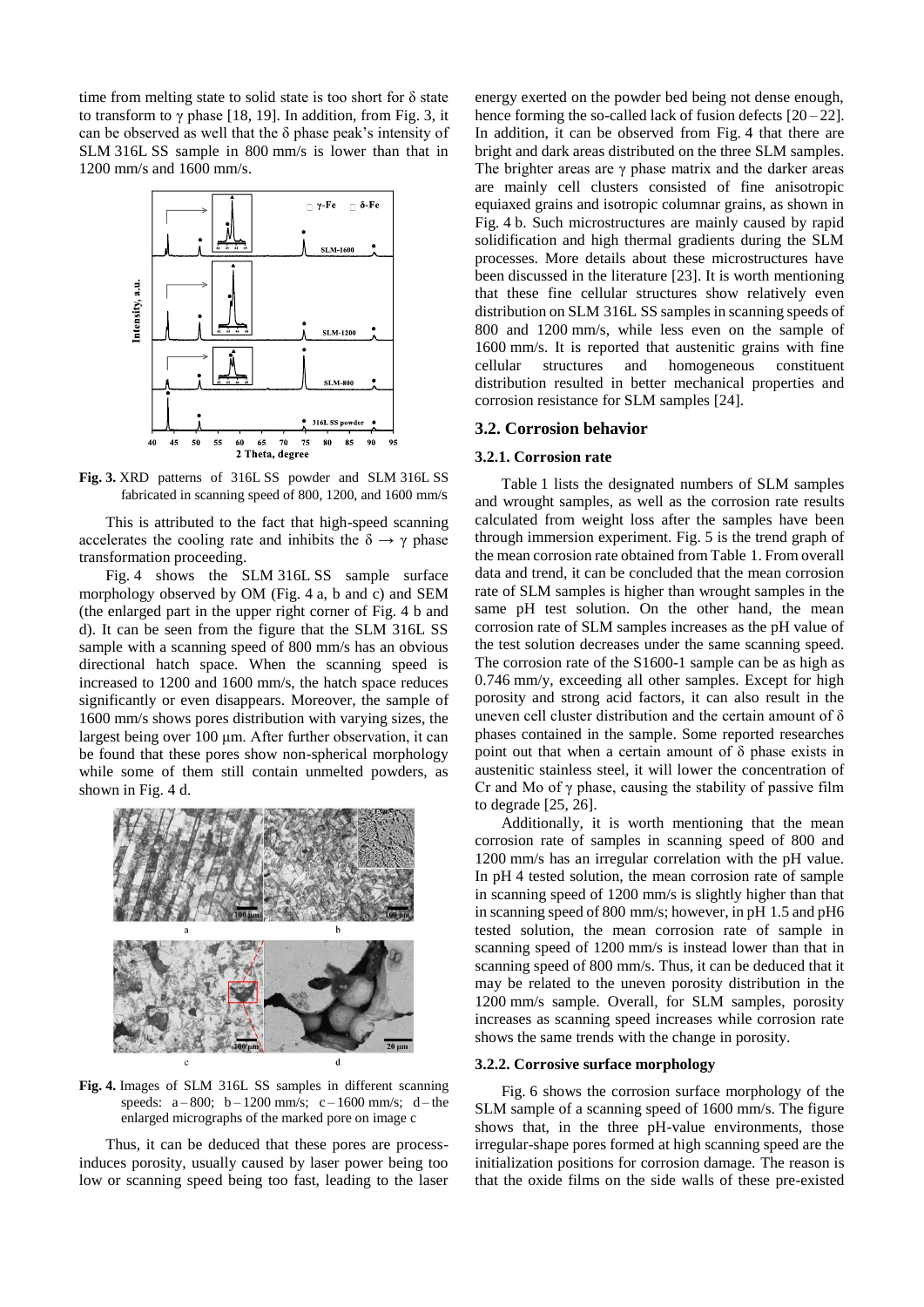pores are less protective at the test solution, metal dissolution can take place here higher and hard to diffuse out of pores.

| <b>Table 1.</b> The corrosion rate of SLM and wrought 316L samples in |  |  |  |
|-----------------------------------------------------------------------|--|--|--|
| artificial saliva with variable pH values for 90 days                 |  |  |  |
|                                                                       |  |  |  |

| Samples             | Scanning<br>speed, mm/s | pH value<br>of AS | Mean corrosion<br>rate, mm/y |  |
|---------------------|-------------------------|-------------------|------------------------------|--|
| S1600-6             | 1600                    | 6                 | 0.199                        |  |
| S1600-4             | 1600                    | 4                 | 0.598                        |  |
| S1600-1             | 1600                    | 1.5               | 0.671                        |  |
| S1200-6             | 1200                    | 6                 | 0.110                        |  |
| S <sub>1200-4</sub> | 1200                    | 4                 | 0.211                        |  |
| S1200-1             | 1200                    | 1.5               | 0.236                        |  |
| S800-6              | 800                     | 6                 | 0.134                        |  |
| S800-4              | 800                     | 4                 | 0.182                        |  |
| S800-1              | 800                     | 1.5               | 0.322                        |  |
| W-6                 |                         | 6                 | 0.009                        |  |
| W-4                 |                         | 4                 | 0.066                        |  |
| $W-1$               |                         | 1.5               | 0.149                        |  |

Hence, the anolyte inside the pores becomes more aggressive, leading to the destruction of passivity [27].

Moreover, corrosion attack with larger scale continues to expand through the crevices and cause cracks around the pores and finally leading to the surface structure metal to gradually break down and peel off. This phenomenon can be observed clearly from the exposed metal sub-surface around the pores, as shown in Fig. 6. Because the subsurface is only protected by a thin passive film, pits damage can be observed here. SLM samples present more or less this kind of corrosion damaged characteristics, especially obvious in acidic solution. However, for wrought samples, only near-surfaced metal flakes can be found to break away in localized areas, as shown in Fig. 7, completely different from the SLM samples. Still, these areas lack the protection of passivation film hence more easily damaged by corrosion, which can be seen from the different extent of pit corrosion experienced by the three sets of samples in Fig. 7 in different pH-value solutions.



**Fig. 5.** The difference between the corrosion rate of the samples

Table 2 shows the EDS analysis results at the positions in Fig. 6. The results show that the concentration of Fe and Cr at these three positions (marked as 1, 4, 6) are lower by 4~5 wt.% as compared to other areas, while the concentration of O is higher by 5~7 wt.% as compared to other areas. This proves that after the surface oxides (iron oxides and chromium oxides mainly) in the pores have been dissolved, some Fe and Cr ions dissolving out from the samples.



**Fig. 6.** SEM micrographs showing the surface morphology of the samples: a – S1600-1; b – S1600-4; c – S1600-6



**Fig. 7.** SEM micrographs showing the surface morphology of the samples:  $a-W-1$ ;  $b-W-4$ ;  $c-W-6$ 



**Fig. 8.** SEM micrographs showing the surface morphology of the samples: a – S1600-1; b – S1200-4; c – S800-6



**Fig. 9.** SEM micrographs showing the surface morphology of the samples: a – S1600-1; b – S1600-6

Meanwhile, it is accompanied by dissolved oxygen adsorbed onto the surface. Moreover, locations marked as 2, 3, 5 in Fig. 6 are the positions of exposed sub-surface after corrosion damage. It can be seen that the concentration of oxygen at these three positions is reduced as compared to other areas, which shows that the passivation film of the sub-surface is rather thin and the re-passivation capability is rather weak, corrosion resistance being rather weak as well. It is worth mentioning that, relatively high Mn (0.99 wt.%) and S (0.64 wt.%) are detected at position 5, which means that MnS inclusions are precipitated at the sub-surface.

The effect of pH value on corrosion depends on the situation with or without pre-existing pores. For a situation without pores, the metal corrosion rate at the anode depends on the reaction at the cathode. When the pH value of the solution between 4 and 6, the corrosion rate is mainly governed by the depolarization at which oxygen reacts with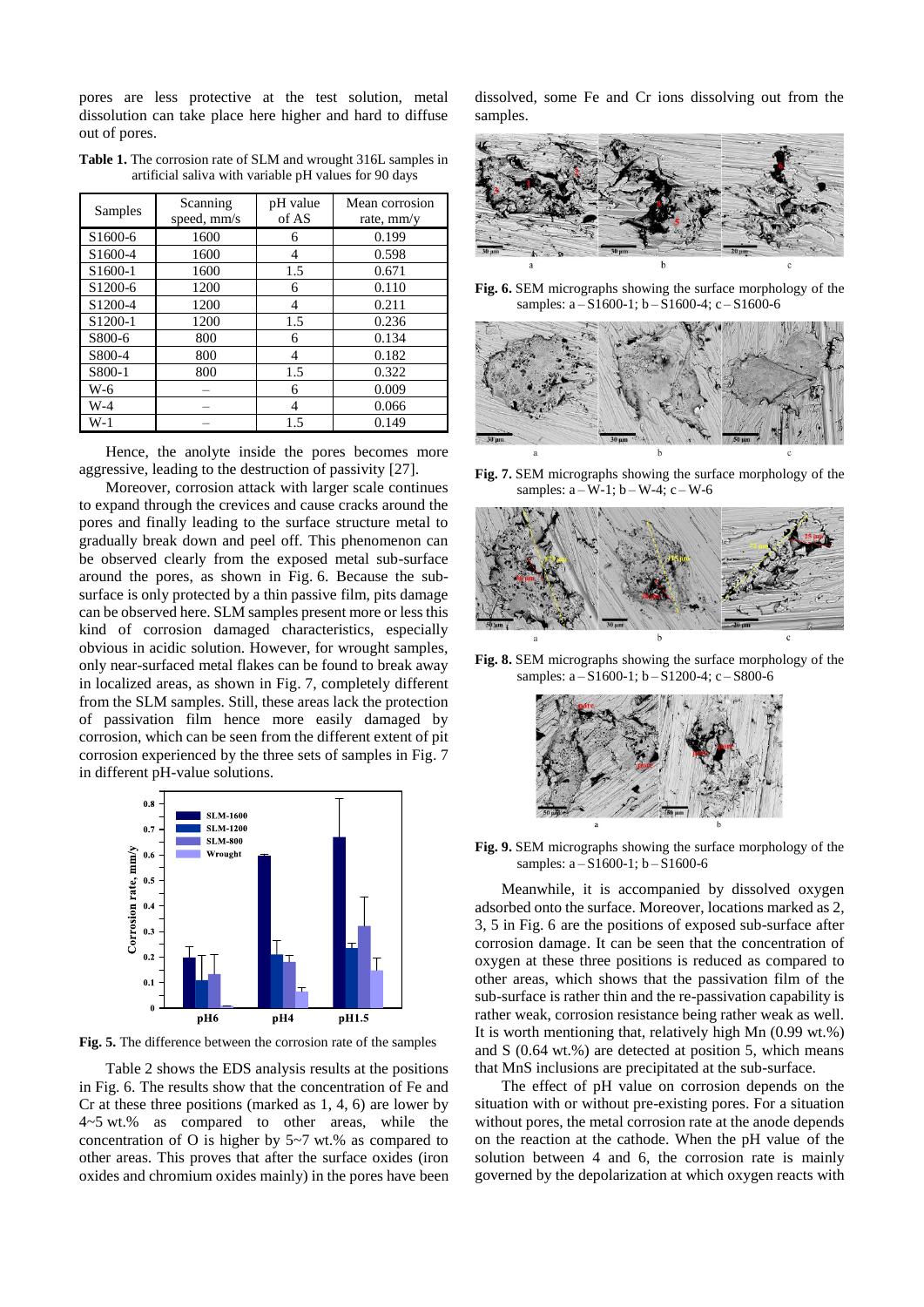adsorbed atomic hydrogen on the surface; when the pH value of the solution is decreased to 1.5, the concentration of  $H^+$  increases, the corrosion rate not only depends on depolarization by oxygen, but also hydrogen evolution [28].

| Elements, | Locations |       |       |       |       |       |  |
|-----------|-----------|-------|-------|-------|-------|-------|--|
| $wt.$ %   |           | 2     | 3     |       | 5     | 6     |  |
| Fe        | 61.14     | 66.61 | 66.39 | 61.43 | 66.38 | 62.27 |  |
| Cr        | 15.21     | 16.10 | 15.93 | 15.08 | 16.88 | 15.26 |  |
| Ni        | 10.97     | 9.44  | 9.60  | 10.98 | 8.07  | 9.42  |  |
| Ω         | 8.98      | 3.95  | 4.24  | 8.14  | 3.25  | 10.57 |  |
| Mo        | 2.05      | 2.02  | 1.99  | 2.22  | 0.96  | 1.56  |  |
| Si        | 0.77      | 0.95  | 0.83  | 1.01  | 0.82  | 0.21  |  |
| Mn        | 0.73      | 0.76  | 0.83  | 0.80  | 0.99  | 0.63  |  |
| S         | 0.15      | 0.17  | 0.19  | 0.34  | 0.64  | 0.08  |  |
| Cl        |           |       |       |       | 2.01  |       |  |

**Table 2.** EDS analysis results of marked positions in Fig. 6

The two reactions happen simultaneously at the cathode, speeding up the metal dissolution at the anode and leading to a relatively rigorous corrosion reaction. Such corrosion behaviors dominated by pH value are shown obviously on the wrought samples in this study. For the situation with pre-existing pores, i.e. SLM samples, except for acidic solution will accelerate the crevices corrosion and cause serious damage on the sub-surface as mentioned above, moreover, deeper pores or crevices also causes increasing acidic concentration and worsening the corrosion damage [29, 30].

Research points out, pores are the primary positions for corrosion in SLM material [31]. While, the corrosion reaction induced by pores not only damages the material's surface vertically, but also widens the scale of impact horizontally. Fig. 8 shows the situation of surface corrosive damage induced by single-pore corrosion, comparing the maximum length of the pore (red marked areas) and the maximum length of corroded area (yellow marked areas), its damage can extend to  $4-5$  times, even the pore is smaller than 30 μm. Schaller et al. pointed out, for SLM stainless steel, when the diameter of pore  $\geq 50 \text{ µm}$ , corrosion resistance decreased significantly [32]. This is slightly different from the results observed in this study. It is deduced that except for the difference in materials used, it can also be due to the long-term immersion experiment adopted in this study. Fig. 9 shows when multiple pores (red marked areas) come close to each other, after long-term immersion, some areas of corrosion will combine to form larger areas, causing the corrosive damage reaction to become more rigorous.

# **4. CONCLUSIONS**

- 1. XRD analysis results show SLM 316L SS samples commonly exhibit fine-grained microstructures and certain untransformed δ phases. This is due to the SLM fast heating/cooling process that inhibits the grain growth and δ phase transformation proceeding.
- 2. Immersive corrosion experiment results show under the same pH values, the mean corrosion rate of SLM samples is higher than that of the wrought samples; while under the same with a scanning speed, the mean corrosion rate of SLM samples increases as the pH value of corrosion decreases.
- 3. The SLM sample in scanning speed of 1600 mm/s has the highest corrosion rate when immersed in pH1.5 artificial saliva, which is mainly due to the high porosity of this sample that provides favorable corrosion conditions in an acidic environment. Other reasons may include partially untransformed δ phases and uneven distribution of cell clusters.
- 4. Under long-term immersion test, the corrosion damage area induced by pores can expand to several times the original pore area. When multiple pores come close to each other, individual corroded areas will combine to form larger areas causing the corrosive damage to have a more severe impact.

# *Acknowledgments*

The authors thank the financial support from the laboratory management committee of Guangdong Higher Education Society, China (GDJ2019153).

### **REFERENCES**

1. **Singh, R., Dahotre, N.B.** Corrosion Degradation and Prevention by Surface Modification of Biometallic Materials *Journal of Materials Science Materials in Medicine* 18 2007: pp. 725 – 751.

https://doi.org/10.1007/s10856-006-0016-y

- 2. **Zhao, Z., Li, J., Bai, P., Qu, H., Liang, M., Liao, H., Wu, L., Huo, P., Liu, H., Zhang, J.** Microstructure and Mechanical Properties of TiC-Reinforced 316L Stainless Steel Composites Fabricated Using Selective Laser Melting *Metals* 9 (2) 2019: pp. 267. https://doi.org/10.3390/met9020267
- 3. **Kong, D., Ni, X., Dong, C., Lei, X., Zhang, L., Man, C., Yao, J., Cheng, X., Li, X.** Bio-functional and Anti-corrosive 3D Printing 316L Stainless Steel Fabricated by Selective Laser Melting *Materials and Design* 152 2018: pp. 88 – 101. <https://doi.org/10.1016/j.matdes.2018.04.058>
- 4. **Ali, S., Abdul-Rani, AM., Baig, Z., Ahmed, SW., Hussain, G., Subramaniam, K., Hastuty, S., Tadamilla Rao, V.V.L.N.** Biocompatibility and Corrosion Resistance of Metallic Biomaterials *Corrosion Reviews* 38  $2020:$  pp.  $381 - 402$ . <https://doi.org/10.1515/corrrev-2020-0001>
- 5. **Gotman, I.** Characteristics of Metals Used in Implants *Journal of Endourology* 11 (6) 1997: pp. 383 – 389. https://doi.org/10.1089/end.1997.11.383
- 6. **Ventola, C.L.** Medical Applications for 3D Printing: Current and Projected Uses *P & T : A Peer-reviewed Journal for Formulary Management* 39 (10) 2014: pp.  $704 - 711$ .
- 7. **Herzog, D., Seyda, V., Wycisk, E., Emmelmann, C.** Additive Manufacturing of Metals *Acta Materialia* 117 2016: pp. 371 – 392. https://doi.org/10.1016/j.actamat.2016.07.019
- 8. **Sailer, I., Philipp, A., Zembic, A., Pjetursson, B.E., Hammerle, C.H.F., Zwahlen, M.** A Systematic Review of the Performance of Ceramic and Metal Implant Abutments Supporting Fixed Implant Reconstructions *Clinical Oral Implants Research* 20 2009: pp. 4 – 31. https://doi.org/10.1111/j.1600-0501.2009.01787.x
- 9. **Eliaz, N.** Corrosion of Metallic Biomaterials: A Review *Materials* 12 2019: pp. 407 – 498. https://doi.org/10.3390/ma12030407